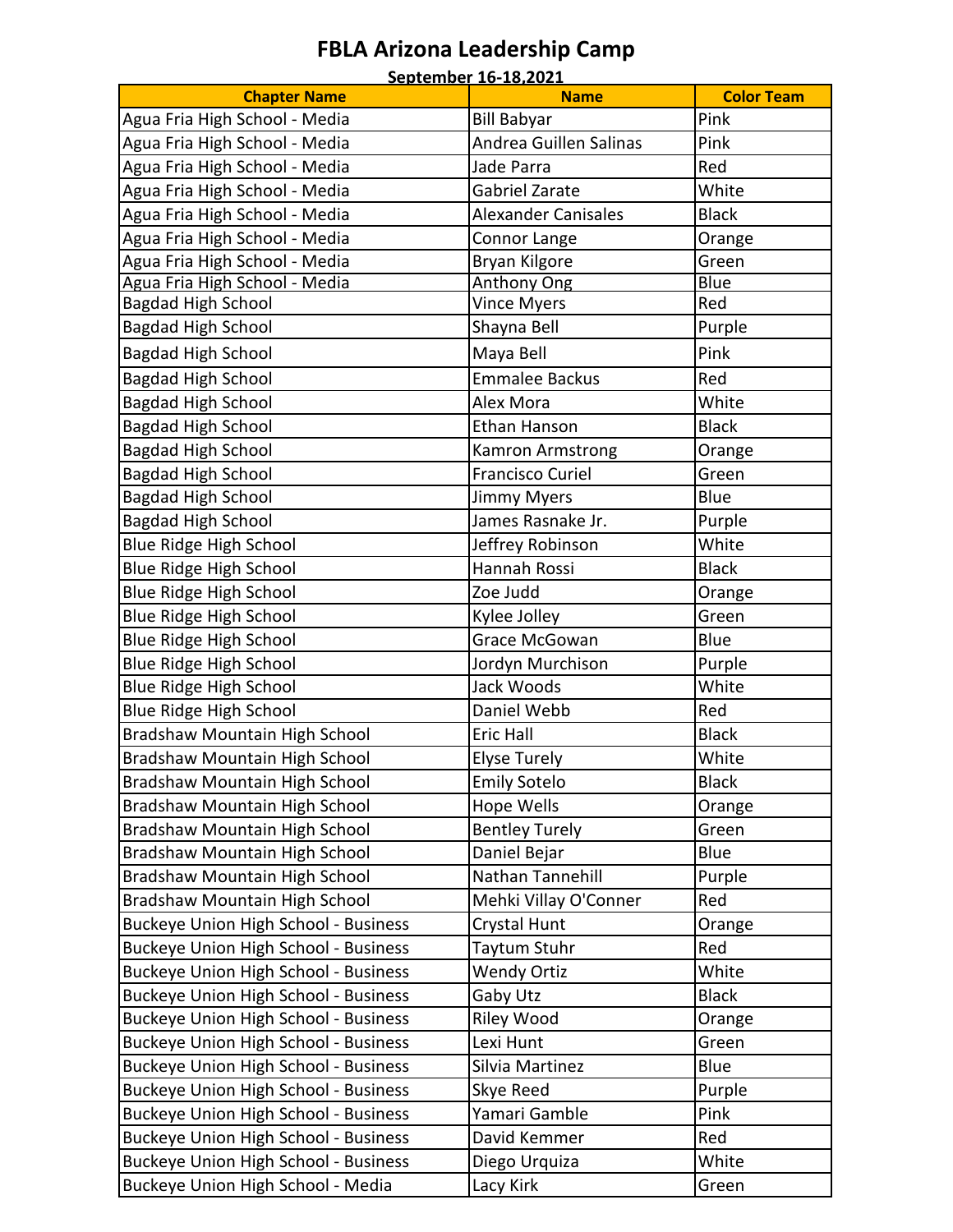### **FBLA Arizona Leadership Camp**

|                                          | September 16-18,2021             |                   |
|------------------------------------------|----------------------------------|-------------------|
| <b>Chapter Name</b>                      | <b>Name</b>                      | <b>Color Team</b> |
| <b>Buckeye Union High School - Media</b> | Taylynd Stuhr                    | Pink              |
| Buckeye Union High School - Media        | Gianna Busalacchi                | Red               |
| Buckeye Union High School - Media        | Arline Montano                   | White             |
| Buckeye Union High School - Media        | Alexandria Pate                  | <b>Black</b>      |
| Buckeye Union High School - Media        | <b>Kelsie Brooks</b>             | Orange            |
| Buckeye Union High School - Media        | Melanie Castaneda                | Green             |
| Buckeye Union High School - Media        | <b>Erick Rivera</b>              | Blue              |
| Buckeye Union High School - Media        | Ephraim Whipple                  | Purple            |
| Casteel High School - Media              | Andrea Yancey-Goodwin            | Blue              |
| Casteel High School - Media              | Scott                            | Purple            |
| Casteel High School - Media              | <b>Hailey Valente</b>            | Pink              |
| Casteel High School - Media              | Hailey Velazquez                 | Red               |
| Casteel High School - Media              | Olivia Drogosz                   | White             |
| Casteel High School - Media              | Julia Bell                       | <b>Black</b>      |
|                                          |                                  |                   |
| Casteel High School - Media              | Angela Lee                       | Orange            |
| Casteel High School - Media              | Caroline Hodges                  | Green             |
| Casteel High School - Media              | <b>Brandon Valente</b>           | Blue              |
| Centennial High School                   | Mylynda Koener                   | Pink              |
| Centennial High School                   | <b>Bryce Budoff</b>              | Red               |
| Centennial High School                   | Hanna Macias                     | Purple            |
| Centennial High School                   | Ryian Hurd                       | Pink              |
| Centennial High School                   | Chiamaka Nwazue                  | Red               |
| <b>Centennial High School</b>            | Kavya Walia                      | White             |
| Centennial High School                   | <b>Bailee Olsen</b>              | <b>Black</b>      |
| Centennial High School                   | <b>Andrew Beck</b>               | Orange            |
| Centennial High School                   | Dakota Diestler                  | Green             |
| Centennial High School                   | <b>Tyler White</b>               | Blue              |
| <b>Centennial High School</b>            | David Worth                      | Purple            |
| <b>Centennial High School</b>            | Ray Templeton                    | Pink              |
| Estrella Foothill High School - Business | Gregg Pelka                      | Blue              |
| Estrella Foothill High School - Business | Auri Payne                       | Red               |
| Estrella Foothill High School - Business | Izabella Rosen                   | White             |
| Estrella Foothill High School - Business | Matt Johnson                     | White             |
| Estrella Foothill High School - Business | Danny Storz                      | Orange            |
| Estrella Foothill High School - Business | Dalton Rutkowski                 | Green             |
| Estrella Foothill High School - Business | Nik Parietti                     | Blue              |
| Estrella Foothill High School - Business | <b>Andrew Vogt</b>               | Purple            |
| Estrella Foothill High School - Business | James Bennet                     | Pink              |
|                                          |                                  | Green             |
| Estrella Foothill High School - Media    | Alexis Markou<br>Jillian Hawkins |                   |
| Estrella Foothill High School - Media    |                                  | Red               |
| Estrella Foothill High School - Media    | Madeline Correia                 | White             |
| Estrella Foothill High School - Media    | Samantha Sanchez                 | <b>Black</b>      |
| Estrella Foothill High School - Media    | <b>Darren Morales</b>            | Orange            |
| Estrella Foothill High School - Media    | Jacob Troutman                   | Green             |
| Florence High School                     | <b>Brian C Snow</b>              | Orange            |
| Florence High School                     | Amber Small                      | Blue              |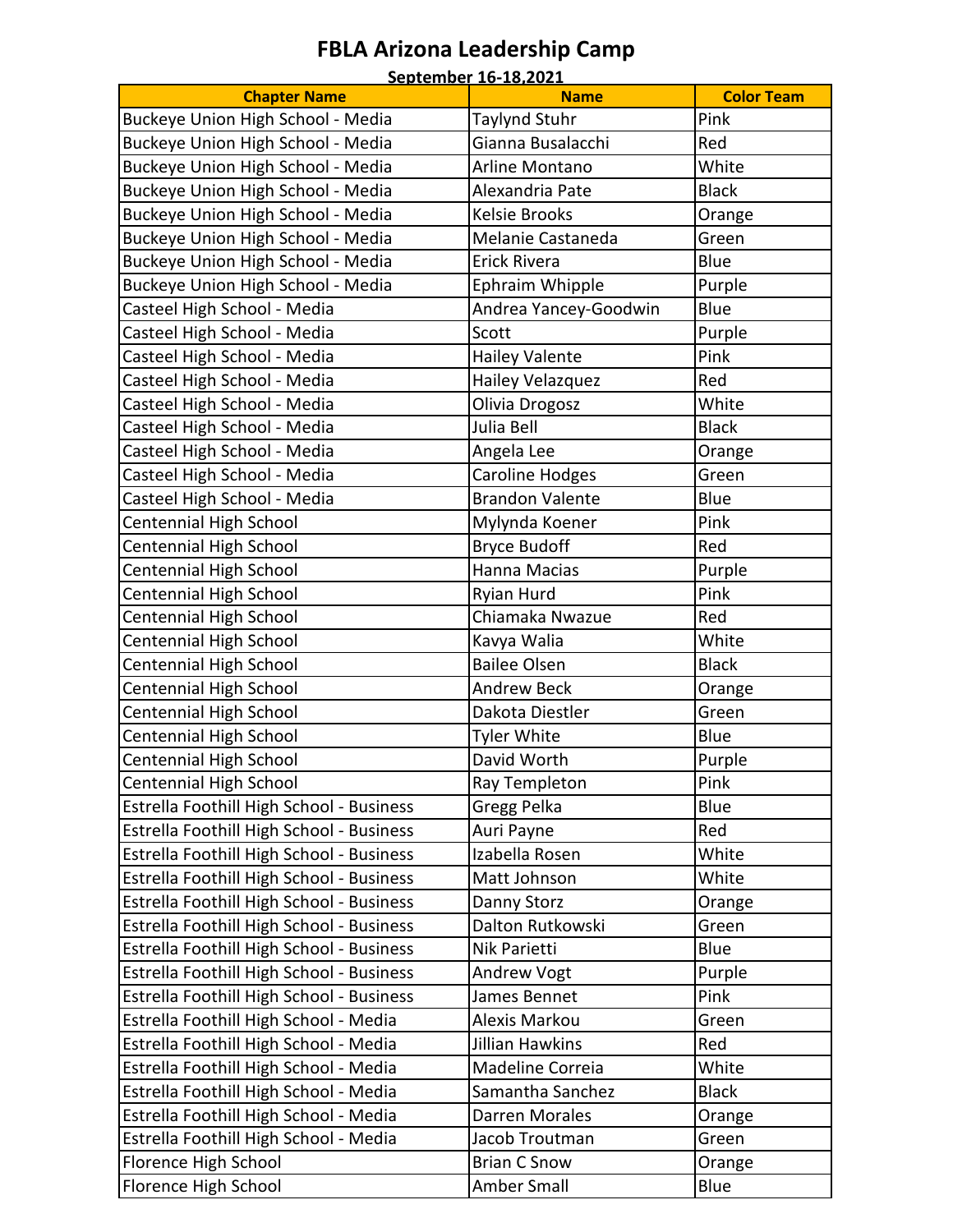#### **FBLA Arizona Leadership Camp September 16-18,2021**

|                        | <u>September 16-18,2021</u> |                   |
|------------------------|-----------------------------|-------------------|
| <b>Chapter Name</b>    | <b>Name</b>                 | <b>Color Team</b> |
| Florence High School   | Lauryn Stribling            | Purple            |
| Florence High School   | Josefina Aguilar-Pliszka    | Pink              |
| Florence High School   | Rhylee Webb                 | Red               |
| Florence High School   | <b>Belem Vasquez</b>        | White             |
| Florence High School   | Ryan Begay                  | <b>Black</b>      |
| Ft Thomas High School  | <b>Gene Mattice</b>         | <b>Black</b>      |
| Ft Thomas High School  | Kerstynn Bryce              | Orange            |
| Ft Thomas High School  | Jasmine Olivar              | Green             |
| Ft Thomas High School  | Dana Abram                  | Blue              |
| Ft Thomas High School  | Jaren McCabe                | White             |
| Gila Ridge High School | Patricia Leal               | Blue              |
| Gila Ridge High School | <b>Denise Marin</b>         | Pink              |
| Gila Ridge High School | Jasmine Brown               | Red               |
| Gila Ridge High School | Georginna Chatman           | White             |
| Kofa High School       | Alba Mazariegos             | Purple            |
| Kofa High School       | <b>Adrian Matthews</b>      | Pink              |
| Kofa High School       | <b>Tiffany Tipton</b>       | Red               |
| Kofa High School       | Kassia Beard                | <b>Black</b>      |
| Kofa High School       | Angela Aparicio             | Orange            |
| Kofa High School       | Layla Herrera               | Green             |
| Kofa High School       | Valeria Farfan              | Blue              |
| Kofa High School       | Estefania Castro            | Purple            |
| Kofa High School       | Aaliyah Camarena            | Pink              |
| Kofa High School       | <b>Alaiza Flores</b>        | Red               |
| Kofa High School       | Bryanna Nieto               | White             |
| Kofa High School       | Juan Avila                  | <b>Black</b>      |
| Kofa High School       | Jay Fuentes                 | Orange            |
| Liberty High School    | JoDee Pennock               | White             |
| Liberty High School    | Nicole Nitschke             | <b>Black</b>      |
| Liberty High School    | Erica Lin                   | Green             |
| Liberty High School    | Olivia Neubauer             | Blue              |
| Liberty High School    | Deeksha Aithal              | Purple            |
| Liberty High School    | <b>Bethany Parson</b>       | Pink              |
| Liberty High School    | <b>Hailey Connor</b>        | Red               |
| Liberty High School    | <b>Ashley Briggs</b>        | White             |
| Liberty High School    | Onella Aurora               | <b>Black</b>      |
| Liberty High School    | Jessica Hao                 |                   |
|                        | Mani Genel                  | Orange<br>Green   |
| Liberty High School    |                             |                   |
| Liberty High School    | Kamron Kruger               | Blue              |
| Liberty High School    | <b>Aldric Galicia</b>       | Purple            |
| Liberty High School    | Frank Cappello              | Pink              |
| Parker High School     | Megan Badger                | Orange            |
| Parker High School     | Jessica Hunter              | Pink              |
| Parker High School     | <b>Grace Thomas</b>         | Purple            |
| Payson High School     | <b>Bud Evans</b>            | Green             |
| Payson High School     | Skye England                | <b>Black</b>      |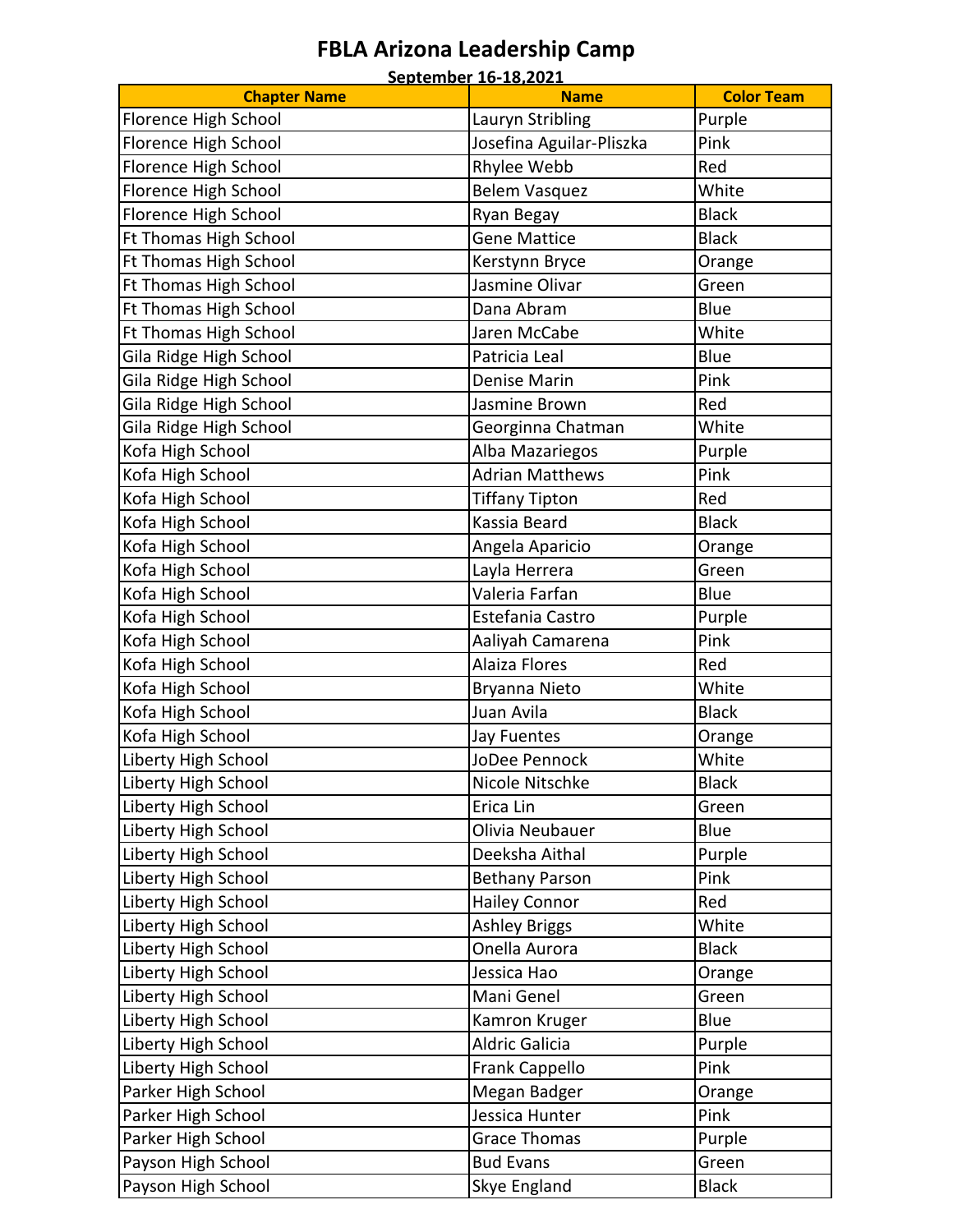#### **FBLA Arizona Leadership Camp September 16-18,2021**

|                               | <u>September 16-18,2021</u>     |                   |
|-------------------------------|---------------------------------|-------------------|
| <b>Chapter Name</b>           | <b>Name</b><br>Desirae Lunsford | <b>Color Team</b> |
| Payson High School            |                                 | Orange            |
| Payson High School            | Jessica Tafoya                  | Green             |
| Payson High School            | <b>Blake Hathcock</b>           | Blue              |
| Payson High School            | <b>Isaac Willis</b>             | White             |
| Payson High School            | Anthony Burlando                | Pink              |
| Payson High School            | <b>Travis Mitchell</b>          | Red               |
| Poston Butte High School      | Jennifer Piercy                 | Blue              |
| Poston Butte High School      | Miranda Luque                   | White             |
| Poston Butte High School      | Alivia Villa                    | <b>Black</b>      |
| Poston Butte High School      | Skylar Williams                 | Orange            |
| Poston Butte High School      | <b>Brooklyn Milstead</b>        | Green             |
| Poston Butte High School      | <b>Riley Biter</b>              | Blue              |
| Poston Butte High School      | Leah Spurlock                   | Purple            |
| Poston Butte High School      | David Guitierrez                | Pink              |
| Poston Butte High School      | <b>Xavier McGuire</b>           | Red               |
| Prescott High School          | Tonya Nolan                     | Purple            |
| Prescott High School          | Alyssa Koscak                   | Purple            |
| Prescott High School          | Michelle Parent                 | Blue              |
| Safford High School           | Kara Calloway                   | Pink              |
| Safford High School           | <b>Steve Tilton</b>             | Blue              |
| Safford High School           | Elizabeth Addington             | Orange            |
| Safford High School           | <b>Isabel McCullin</b>          | Green             |
| Safford High School           | Jaycee Phillips                 | Blue              |
| Safford High School           | Lukas Fertig                    | Purple            |
| Safford High School           | <b>Grant Park</b>               | Pink              |
| Safford High School           | Landen Webb                     | Red               |
| Safford High School           | <b>Beau McGrew</b>              | White             |
| Safford High School           | <b>Tim Diaz</b>                 | <b>Black</b>      |
| San Tan Foothills High School | Joe Galish                      | White             |
| San Tan Foothills High School | Novea Taylor                    | Orange            |
| San Tan Foothills High School | Tarah Hyland                    | Green             |
| San Tan Foothills High School | Olivia Smith                    | Blue              |
| San Tan Foothills High School | Aniesia Klabis                  | Purple            |
| San Tan Foothills High School | Alyssa Chavez                   | Pink              |
| San Tan Foothills High School | Breanna Chavez                  | Red               |
| San Tan Foothills High School | <b>Hailey Arambrose</b>         | White             |
| San Tan Foothills High School | Juli Gasca                      | <b>Black</b>      |
| San Tan Foothills High School | <b>Christian Pascual</b>        | Orange            |
|                               |                                 |                   |
| San Tan Foothills High School | <b>Spencer West</b>             | Green             |
| Snowflake High School         | <b>Ben Coley</b>                | <b>Black</b>      |
| Snowflake High School         | Clara Coley                     | Orange            |
| Snowflake High School         | Alexus Montoya                  | Blue              |
| Snowflake High School         | Alanna Nelson                   | Purple            |
| Snowflake High School         | Eden Keicher                    | Pink              |
| Snowflake High School         | <b>Trey Tucker</b>              | Red               |
| Snowflake High School         | <b>Braydon Wells</b>            | White             |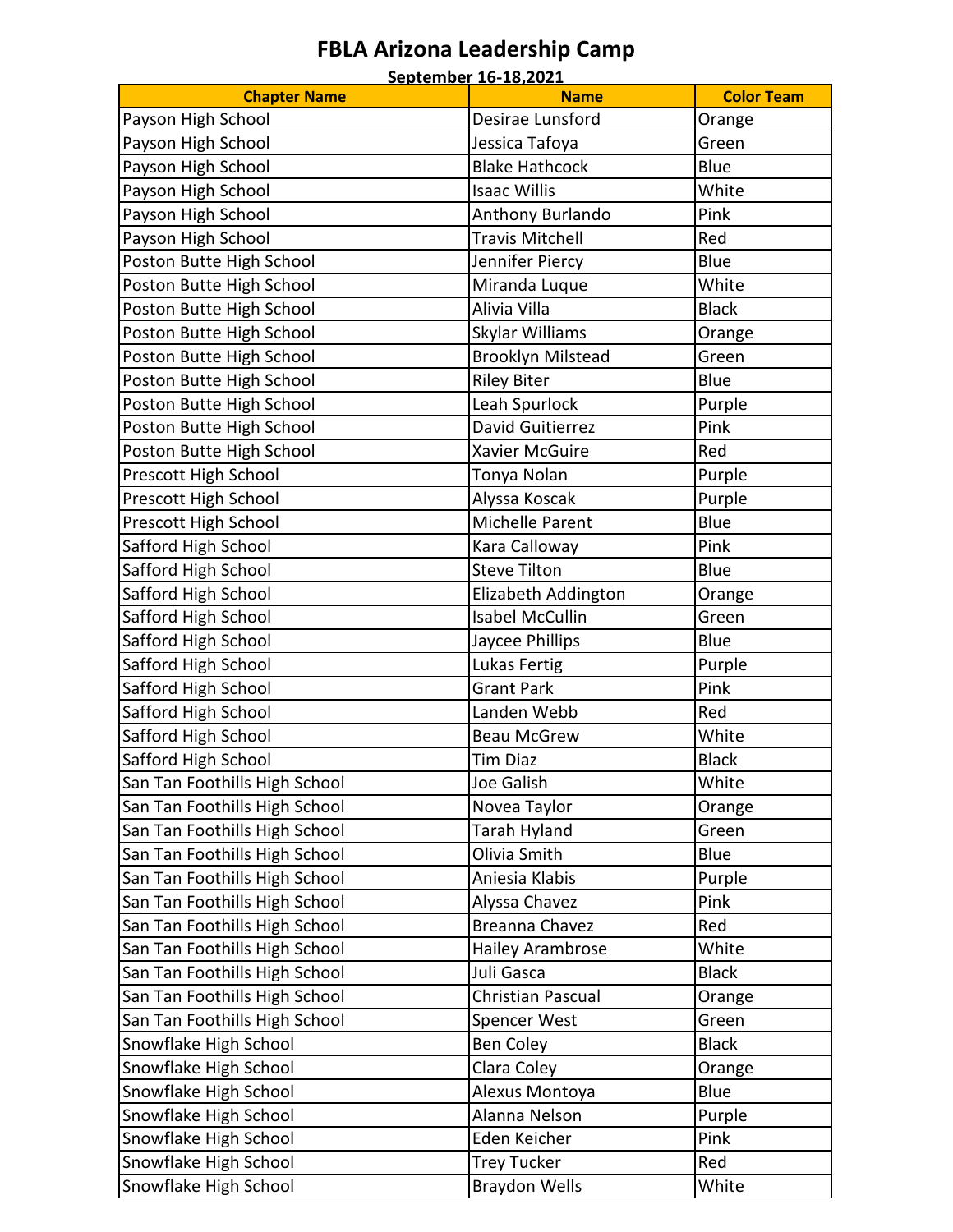## **FBLA Arizona Leadership Camp**

| Snowflake High School<br><b>Black</b><br><b>Warren Tenney</b><br>Snowflake High School<br>Zaiden Mowers<br>Orange<br>Thatcher High School<br>Andrew Knudsen<br>Green<br>Samantha Palmer<br><b>Thatcher High School</b><br>Green<br><b>Thatcher High School</b><br><b>Emily Armbuster</b><br>Blue<br><b>Thatcher High School</b><br><b>Mackensie Sanders</b><br>Purple<br>Thatcher High School<br>Elaina Palmer<br>Pink<br>Tonopah Valley High School<br>Red<br>Marci Boettcher<br>Tonopah Valley High School<br>Liana Valenzuela<br>Red<br>Tonopah Valley High School<br>Isabella "Bella" Garcia<br>White<br>Tonopah Valley High School<br><b>Black</b><br>Mical<br>Tonopah Valley High School<br>Kalyn Hagberg<br>Orange<br>Arnoldo Diaz-Hernandez<br>Tonopah Valley High School<br>Green<br>Tonopah Valley High School<br>Nicolas Garcia<br>Blue<br>Tobi Salami<br>Tonopah Valley High School<br>Purple<br>Tonopah Valley High School<br>Dax McGill<br>Pink<br>Tucson High School<br>Mona Rutherford<br>Purple<br>Tucson High School<br>Brianna Ruiz<br>Red<br>Tucson High School<br>Aleeyah Martinez<br>White<br>Tucson High School<br>Jocelyn Martinez<br><b>Black</b><br>Tucson High School<br>Katherine Lopez<br>Orange<br>Tucson High School<br>Deija Moreno<br>Green<br>Blue<br>Tucson High School<br>Gracelia Alegria<br>Tucson High School<br>Cory Castillo<br>Purple<br>Carder Alexander<br>Pink<br>Tucson High School<br>Rafael Mesa<br>Tucson High School<br>Red<br>Vail High School<br><b>Brandon LeBlanc</b><br>Purple<br>Vail High School<br>White<br>Kaitlyn Vasquez<br>Vail High School<br>Makenna Trevers<br><b>Black</b><br>Vail High School<br>Marie Perez<br>Orange<br>Vail High School<br>Cynthia Herrera<br>Green<br>Vail High School<br>Olivia Rasco<br>Blue<br>Vail High School<br>Carter Jones<br>Purple<br>Vail High School<br>Pink<br>Dominic Williams<br>Vail High School<br><b>Jared Williams</b><br>Red<br><b>Valley Union High School</b><br>Jeff Baker<br>Red<br>Valley Union High School<br>Angela Baker<br>White<br>Valley Union High School<br>Adela Poeter<br>Purple<br>Valley Union High School<br><b>Black</b><br>Natashia Phillips<br>Valley Union High School<br>Samuel Frazier<br>Orange<br>Youngker High School - Business<br>Nicole Malec<br><b>Black</b><br>Youngker High School - Business<br>Ki'Ki Bates<br>Green<br>Youngker High School - Business<br>Blue<br>Reyna Shoup<br>Isabella Saenz<br>Youngker High School - Business<br>Purple |                                 | September 16-18,2021 |                   |
|--------------------------------------------------------------------------------------------------------------------------------------------------------------------------------------------------------------------------------------------------------------------------------------------------------------------------------------------------------------------------------------------------------------------------------------------------------------------------------------------------------------------------------------------------------------------------------------------------------------------------------------------------------------------------------------------------------------------------------------------------------------------------------------------------------------------------------------------------------------------------------------------------------------------------------------------------------------------------------------------------------------------------------------------------------------------------------------------------------------------------------------------------------------------------------------------------------------------------------------------------------------------------------------------------------------------------------------------------------------------------------------------------------------------------------------------------------------------------------------------------------------------------------------------------------------------------------------------------------------------------------------------------------------------------------------------------------------------------------------------------------------------------------------------------------------------------------------------------------------------------------------------------------------------------------------------------------------------------------------------------------------------------------------------------------------------------------------------------------------------------------------------------------------------------------------------------------------------------------------------------------------------------------------------------------------------------------------------------------------------------------------------------------------------------------------------------------------------------------------------|---------------------------------|----------------------|-------------------|
|                                                                                                                                                                                                                                                                                                                                                                                                                                                                                                                                                                                                                                                                                                                                                                                                                                                                                                                                                                                                                                                                                                                                                                                                                                                                                                                                                                                                                                                                                                                                                                                                                                                                                                                                                                                                                                                                                                                                                                                                                                                                                                                                                                                                                                                                                                                                                                                                                                                                                            | <b>Chapter Name</b>             | <b>Name</b>          | <b>Color Team</b> |
|                                                                                                                                                                                                                                                                                                                                                                                                                                                                                                                                                                                                                                                                                                                                                                                                                                                                                                                                                                                                                                                                                                                                                                                                                                                                                                                                                                                                                                                                                                                                                                                                                                                                                                                                                                                                                                                                                                                                                                                                                                                                                                                                                                                                                                                                                                                                                                                                                                                                                            |                                 |                      |                   |
|                                                                                                                                                                                                                                                                                                                                                                                                                                                                                                                                                                                                                                                                                                                                                                                                                                                                                                                                                                                                                                                                                                                                                                                                                                                                                                                                                                                                                                                                                                                                                                                                                                                                                                                                                                                                                                                                                                                                                                                                                                                                                                                                                                                                                                                                                                                                                                                                                                                                                            |                                 |                      |                   |
|                                                                                                                                                                                                                                                                                                                                                                                                                                                                                                                                                                                                                                                                                                                                                                                                                                                                                                                                                                                                                                                                                                                                                                                                                                                                                                                                                                                                                                                                                                                                                                                                                                                                                                                                                                                                                                                                                                                                                                                                                                                                                                                                                                                                                                                                                                                                                                                                                                                                                            |                                 |                      |                   |
|                                                                                                                                                                                                                                                                                                                                                                                                                                                                                                                                                                                                                                                                                                                                                                                                                                                                                                                                                                                                                                                                                                                                                                                                                                                                                                                                                                                                                                                                                                                                                                                                                                                                                                                                                                                                                                                                                                                                                                                                                                                                                                                                                                                                                                                                                                                                                                                                                                                                                            |                                 |                      |                   |
|                                                                                                                                                                                                                                                                                                                                                                                                                                                                                                                                                                                                                                                                                                                                                                                                                                                                                                                                                                                                                                                                                                                                                                                                                                                                                                                                                                                                                                                                                                                                                                                                                                                                                                                                                                                                                                                                                                                                                                                                                                                                                                                                                                                                                                                                                                                                                                                                                                                                                            |                                 |                      |                   |
|                                                                                                                                                                                                                                                                                                                                                                                                                                                                                                                                                                                                                                                                                                                                                                                                                                                                                                                                                                                                                                                                                                                                                                                                                                                                                                                                                                                                                                                                                                                                                                                                                                                                                                                                                                                                                                                                                                                                                                                                                                                                                                                                                                                                                                                                                                                                                                                                                                                                                            |                                 |                      |                   |
|                                                                                                                                                                                                                                                                                                                                                                                                                                                                                                                                                                                                                                                                                                                                                                                                                                                                                                                                                                                                                                                                                                                                                                                                                                                                                                                                                                                                                                                                                                                                                                                                                                                                                                                                                                                                                                                                                                                                                                                                                                                                                                                                                                                                                                                                                                                                                                                                                                                                                            |                                 |                      |                   |
|                                                                                                                                                                                                                                                                                                                                                                                                                                                                                                                                                                                                                                                                                                                                                                                                                                                                                                                                                                                                                                                                                                                                                                                                                                                                                                                                                                                                                                                                                                                                                                                                                                                                                                                                                                                                                                                                                                                                                                                                                                                                                                                                                                                                                                                                                                                                                                                                                                                                                            |                                 |                      |                   |
|                                                                                                                                                                                                                                                                                                                                                                                                                                                                                                                                                                                                                                                                                                                                                                                                                                                                                                                                                                                                                                                                                                                                                                                                                                                                                                                                                                                                                                                                                                                                                                                                                                                                                                                                                                                                                                                                                                                                                                                                                                                                                                                                                                                                                                                                                                                                                                                                                                                                                            |                                 |                      |                   |
|                                                                                                                                                                                                                                                                                                                                                                                                                                                                                                                                                                                                                                                                                                                                                                                                                                                                                                                                                                                                                                                                                                                                                                                                                                                                                                                                                                                                                                                                                                                                                                                                                                                                                                                                                                                                                                                                                                                                                                                                                                                                                                                                                                                                                                                                                                                                                                                                                                                                                            |                                 |                      |                   |
|                                                                                                                                                                                                                                                                                                                                                                                                                                                                                                                                                                                                                                                                                                                                                                                                                                                                                                                                                                                                                                                                                                                                                                                                                                                                                                                                                                                                                                                                                                                                                                                                                                                                                                                                                                                                                                                                                                                                                                                                                                                                                                                                                                                                                                                                                                                                                                                                                                                                                            |                                 |                      |                   |
|                                                                                                                                                                                                                                                                                                                                                                                                                                                                                                                                                                                                                                                                                                                                                                                                                                                                                                                                                                                                                                                                                                                                                                                                                                                                                                                                                                                                                                                                                                                                                                                                                                                                                                                                                                                                                                                                                                                                                                                                                                                                                                                                                                                                                                                                                                                                                                                                                                                                                            |                                 |                      |                   |
|                                                                                                                                                                                                                                                                                                                                                                                                                                                                                                                                                                                                                                                                                                                                                                                                                                                                                                                                                                                                                                                                                                                                                                                                                                                                                                                                                                                                                                                                                                                                                                                                                                                                                                                                                                                                                                                                                                                                                                                                                                                                                                                                                                                                                                                                                                                                                                                                                                                                                            |                                 |                      |                   |
|                                                                                                                                                                                                                                                                                                                                                                                                                                                                                                                                                                                                                                                                                                                                                                                                                                                                                                                                                                                                                                                                                                                                                                                                                                                                                                                                                                                                                                                                                                                                                                                                                                                                                                                                                                                                                                                                                                                                                                                                                                                                                                                                                                                                                                                                                                                                                                                                                                                                                            |                                 |                      |                   |
|                                                                                                                                                                                                                                                                                                                                                                                                                                                                                                                                                                                                                                                                                                                                                                                                                                                                                                                                                                                                                                                                                                                                                                                                                                                                                                                                                                                                                                                                                                                                                                                                                                                                                                                                                                                                                                                                                                                                                                                                                                                                                                                                                                                                                                                                                                                                                                                                                                                                                            |                                 |                      |                   |
|                                                                                                                                                                                                                                                                                                                                                                                                                                                                                                                                                                                                                                                                                                                                                                                                                                                                                                                                                                                                                                                                                                                                                                                                                                                                                                                                                                                                                                                                                                                                                                                                                                                                                                                                                                                                                                                                                                                                                                                                                                                                                                                                                                                                                                                                                                                                                                                                                                                                                            |                                 |                      |                   |
|                                                                                                                                                                                                                                                                                                                                                                                                                                                                                                                                                                                                                                                                                                                                                                                                                                                                                                                                                                                                                                                                                                                                                                                                                                                                                                                                                                                                                                                                                                                                                                                                                                                                                                                                                                                                                                                                                                                                                                                                                                                                                                                                                                                                                                                                                                                                                                                                                                                                                            |                                 |                      |                   |
|                                                                                                                                                                                                                                                                                                                                                                                                                                                                                                                                                                                                                                                                                                                                                                                                                                                                                                                                                                                                                                                                                                                                                                                                                                                                                                                                                                                                                                                                                                                                                                                                                                                                                                                                                                                                                                                                                                                                                                                                                                                                                                                                                                                                                                                                                                                                                                                                                                                                                            |                                 |                      |                   |
|                                                                                                                                                                                                                                                                                                                                                                                                                                                                                                                                                                                                                                                                                                                                                                                                                                                                                                                                                                                                                                                                                                                                                                                                                                                                                                                                                                                                                                                                                                                                                                                                                                                                                                                                                                                                                                                                                                                                                                                                                                                                                                                                                                                                                                                                                                                                                                                                                                                                                            |                                 |                      |                   |
|                                                                                                                                                                                                                                                                                                                                                                                                                                                                                                                                                                                                                                                                                                                                                                                                                                                                                                                                                                                                                                                                                                                                                                                                                                                                                                                                                                                                                                                                                                                                                                                                                                                                                                                                                                                                                                                                                                                                                                                                                                                                                                                                                                                                                                                                                                                                                                                                                                                                                            |                                 |                      |                   |
|                                                                                                                                                                                                                                                                                                                                                                                                                                                                                                                                                                                                                                                                                                                                                                                                                                                                                                                                                                                                                                                                                                                                                                                                                                                                                                                                                                                                                                                                                                                                                                                                                                                                                                                                                                                                                                                                                                                                                                                                                                                                                                                                                                                                                                                                                                                                                                                                                                                                                            |                                 |                      |                   |
|                                                                                                                                                                                                                                                                                                                                                                                                                                                                                                                                                                                                                                                                                                                                                                                                                                                                                                                                                                                                                                                                                                                                                                                                                                                                                                                                                                                                                                                                                                                                                                                                                                                                                                                                                                                                                                                                                                                                                                                                                                                                                                                                                                                                                                                                                                                                                                                                                                                                                            |                                 |                      |                   |
|                                                                                                                                                                                                                                                                                                                                                                                                                                                                                                                                                                                                                                                                                                                                                                                                                                                                                                                                                                                                                                                                                                                                                                                                                                                                                                                                                                                                                                                                                                                                                                                                                                                                                                                                                                                                                                                                                                                                                                                                                                                                                                                                                                                                                                                                                                                                                                                                                                                                                            |                                 |                      |                   |
|                                                                                                                                                                                                                                                                                                                                                                                                                                                                                                                                                                                                                                                                                                                                                                                                                                                                                                                                                                                                                                                                                                                                                                                                                                                                                                                                                                                                                                                                                                                                                                                                                                                                                                                                                                                                                                                                                                                                                                                                                                                                                                                                                                                                                                                                                                                                                                                                                                                                                            |                                 |                      |                   |
|                                                                                                                                                                                                                                                                                                                                                                                                                                                                                                                                                                                                                                                                                                                                                                                                                                                                                                                                                                                                                                                                                                                                                                                                                                                                                                                                                                                                                                                                                                                                                                                                                                                                                                                                                                                                                                                                                                                                                                                                                                                                                                                                                                                                                                                                                                                                                                                                                                                                                            |                                 |                      |                   |
|                                                                                                                                                                                                                                                                                                                                                                                                                                                                                                                                                                                                                                                                                                                                                                                                                                                                                                                                                                                                                                                                                                                                                                                                                                                                                                                                                                                                                                                                                                                                                                                                                                                                                                                                                                                                                                                                                                                                                                                                                                                                                                                                                                                                                                                                                                                                                                                                                                                                                            |                                 |                      |                   |
|                                                                                                                                                                                                                                                                                                                                                                                                                                                                                                                                                                                                                                                                                                                                                                                                                                                                                                                                                                                                                                                                                                                                                                                                                                                                                                                                                                                                                                                                                                                                                                                                                                                                                                                                                                                                                                                                                                                                                                                                                                                                                                                                                                                                                                                                                                                                                                                                                                                                                            |                                 |                      |                   |
|                                                                                                                                                                                                                                                                                                                                                                                                                                                                                                                                                                                                                                                                                                                                                                                                                                                                                                                                                                                                                                                                                                                                                                                                                                                                                                                                                                                                                                                                                                                                                                                                                                                                                                                                                                                                                                                                                                                                                                                                                                                                                                                                                                                                                                                                                                                                                                                                                                                                                            |                                 |                      |                   |
|                                                                                                                                                                                                                                                                                                                                                                                                                                                                                                                                                                                                                                                                                                                                                                                                                                                                                                                                                                                                                                                                                                                                                                                                                                                                                                                                                                                                                                                                                                                                                                                                                                                                                                                                                                                                                                                                                                                                                                                                                                                                                                                                                                                                                                                                                                                                                                                                                                                                                            |                                 |                      |                   |
|                                                                                                                                                                                                                                                                                                                                                                                                                                                                                                                                                                                                                                                                                                                                                                                                                                                                                                                                                                                                                                                                                                                                                                                                                                                                                                                                                                                                                                                                                                                                                                                                                                                                                                                                                                                                                                                                                                                                                                                                                                                                                                                                                                                                                                                                                                                                                                                                                                                                                            |                                 |                      |                   |
|                                                                                                                                                                                                                                                                                                                                                                                                                                                                                                                                                                                                                                                                                                                                                                                                                                                                                                                                                                                                                                                                                                                                                                                                                                                                                                                                                                                                                                                                                                                                                                                                                                                                                                                                                                                                                                                                                                                                                                                                                                                                                                                                                                                                                                                                                                                                                                                                                                                                                            |                                 |                      |                   |
|                                                                                                                                                                                                                                                                                                                                                                                                                                                                                                                                                                                                                                                                                                                                                                                                                                                                                                                                                                                                                                                                                                                                                                                                                                                                                                                                                                                                                                                                                                                                                                                                                                                                                                                                                                                                                                                                                                                                                                                                                                                                                                                                                                                                                                                                                                                                                                                                                                                                                            |                                 |                      |                   |
|                                                                                                                                                                                                                                                                                                                                                                                                                                                                                                                                                                                                                                                                                                                                                                                                                                                                                                                                                                                                                                                                                                                                                                                                                                                                                                                                                                                                                                                                                                                                                                                                                                                                                                                                                                                                                                                                                                                                                                                                                                                                                                                                                                                                                                                                                                                                                                                                                                                                                            |                                 |                      |                   |
|                                                                                                                                                                                                                                                                                                                                                                                                                                                                                                                                                                                                                                                                                                                                                                                                                                                                                                                                                                                                                                                                                                                                                                                                                                                                                                                                                                                                                                                                                                                                                                                                                                                                                                                                                                                                                                                                                                                                                                                                                                                                                                                                                                                                                                                                                                                                                                                                                                                                                            |                                 |                      |                   |
|                                                                                                                                                                                                                                                                                                                                                                                                                                                                                                                                                                                                                                                                                                                                                                                                                                                                                                                                                                                                                                                                                                                                                                                                                                                                                                                                                                                                                                                                                                                                                                                                                                                                                                                                                                                                                                                                                                                                                                                                                                                                                                                                                                                                                                                                                                                                                                                                                                                                                            |                                 |                      |                   |
|                                                                                                                                                                                                                                                                                                                                                                                                                                                                                                                                                                                                                                                                                                                                                                                                                                                                                                                                                                                                                                                                                                                                                                                                                                                                                                                                                                                                                                                                                                                                                                                                                                                                                                                                                                                                                                                                                                                                                                                                                                                                                                                                                                                                                                                                                                                                                                                                                                                                                            |                                 |                      |                   |
|                                                                                                                                                                                                                                                                                                                                                                                                                                                                                                                                                                                                                                                                                                                                                                                                                                                                                                                                                                                                                                                                                                                                                                                                                                                                                                                                                                                                                                                                                                                                                                                                                                                                                                                                                                                                                                                                                                                                                                                                                                                                                                                                                                                                                                                                                                                                                                                                                                                                                            |                                 |                      |                   |
|                                                                                                                                                                                                                                                                                                                                                                                                                                                                                                                                                                                                                                                                                                                                                                                                                                                                                                                                                                                                                                                                                                                                                                                                                                                                                                                                                                                                                                                                                                                                                                                                                                                                                                                                                                                                                                                                                                                                                                                                                                                                                                                                                                                                                                                                                                                                                                                                                                                                                            |                                 |                      |                   |
|                                                                                                                                                                                                                                                                                                                                                                                                                                                                                                                                                                                                                                                                                                                                                                                                                                                                                                                                                                                                                                                                                                                                                                                                                                                                                                                                                                                                                                                                                                                                                                                                                                                                                                                                                                                                                                                                                                                                                                                                                                                                                                                                                                                                                                                                                                                                                                                                                                                                                            |                                 |                      |                   |
|                                                                                                                                                                                                                                                                                                                                                                                                                                                                                                                                                                                                                                                                                                                                                                                                                                                                                                                                                                                                                                                                                                                                                                                                                                                                                                                                                                                                                                                                                                                                                                                                                                                                                                                                                                                                                                                                                                                                                                                                                                                                                                                                                                                                                                                                                                                                                                                                                                                                                            |                                 |                      |                   |
|                                                                                                                                                                                                                                                                                                                                                                                                                                                                                                                                                                                                                                                                                                                                                                                                                                                                                                                                                                                                                                                                                                                                                                                                                                                                                                                                                                                                                                                                                                                                                                                                                                                                                                                                                                                                                                                                                                                                                                                                                                                                                                                                                                                                                                                                                                                                                                                                                                                                                            |                                 |                      |                   |
|                                                                                                                                                                                                                                                                                                                                                                                                                                                                                                                                                                                                                                                                                                                                                                                                                                                                                                                                                                                                                                                                                                                                                                                                                                                                                                                                                                                                                                                                                                                                                                                                                                                                                                                                                                                                                                                                                                                                                                                                                                                                                                                                                                                                                                                                                                                                                                                                                                                                                            |                                 |                      |                   |
|                                                                                                                                                                                                                                                                                                                                                                                                                                                                                                                                                                                                                                                                                                                                                                                                                                                                                                                                                                                                                                                                                                                                                                                                                                                                                                                                                                                                                                                                                                                                                                                                                                                                                                                                                                                                                                                                                                                                                                                                                                                                                                                                                                                                                                                                                                                                                                                                                                                                                            |                                 |                      |                   |
|                                                                                                                                                                                                                                                                                                                                                                                                                                                                                                                                                                                                                                                                                                                                                                                                                                                                                                                                                                                                                                                                                                                                                                                                                                                                                                                                                                                                                                                                                                                                                                                                                                                                                                                                                                                                                                                                                                                                                                                                                                                                                                                                                                                                                                                                                                                                                                                                                                                                                            |                                 |                      |                   |
|                                                                                                                                                                                                                                                                                                                                                                                                                                                                                                                                                                                                                                                                                                                                                                                                                                                                                                                                                                                                                                                                                                                                                                                                                                                                                                                                                                                                                                                                                                                                                                                                                                                                                                                                                                                                                                                                                                                                                                                                                                                                                                                                                                                                                                                                                                                                                                                                                                                                                            | Youngker High School - Business | <b>Ariel Chavez</b>  | Pink              |
| Youngker High School - Business<br>Esprita Ledesma<br>Red                                                                                                                                                                                                                                                                                                                                                                                                                                                                                                                                                                                                                                                                                                                                                                                                                                                                                                                                                                                                                                                                                                                                                                                                                                                                                                                                                                                                                                                                                                                                                                                                                                                                                                                                                                                                                                                                                                                                                                                                                                                                                                                                                                                                                                                                                                                                                                                                                                  |                                 |                      |                   |